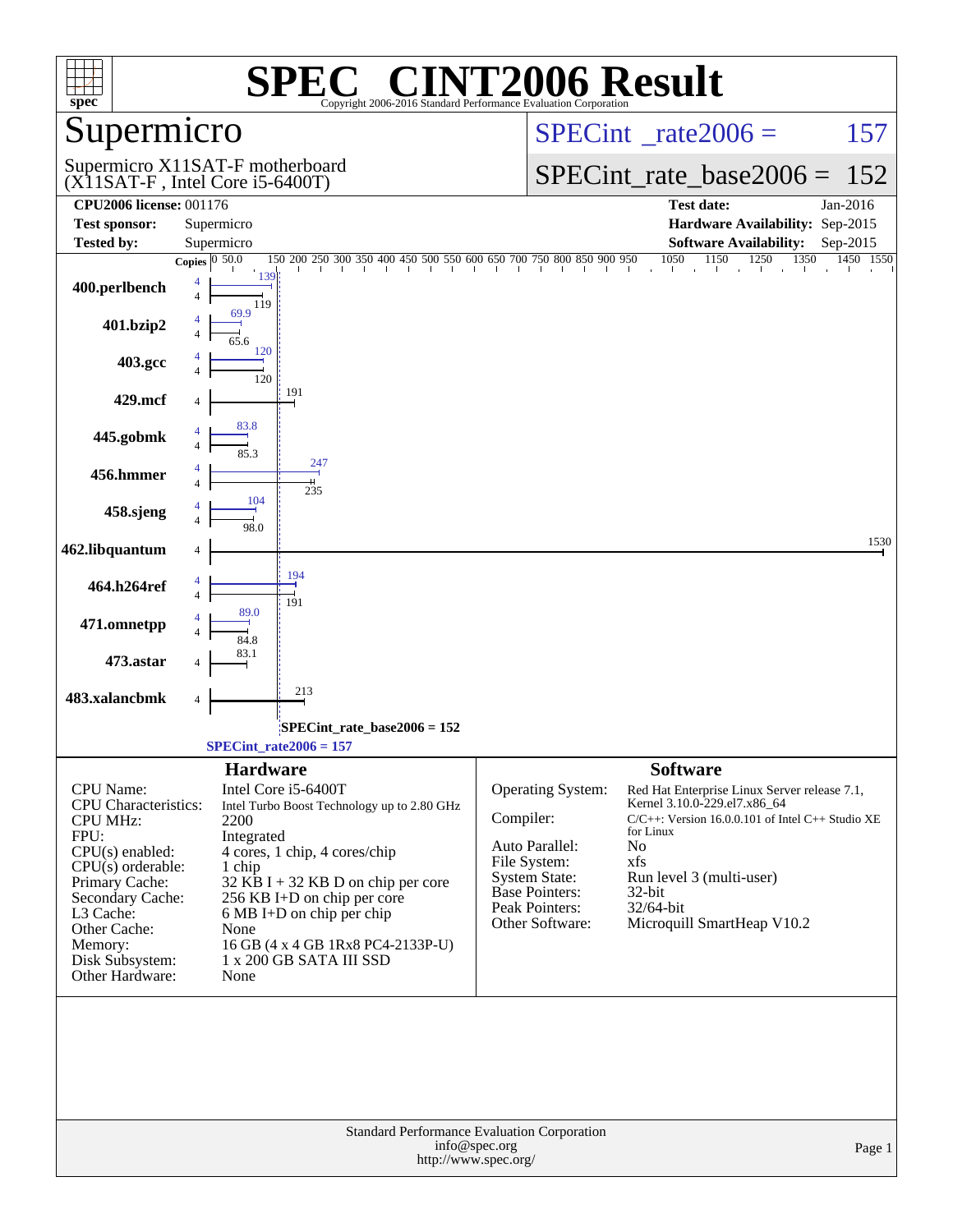

## Supermicro

(X11SAT-F , Intel Core i5-6400T) Supermicro X11SAT-F motherboard SPECint rate $2006 = 157$ 

# [SPECint\\_rate\\_base2006 =](http://www.spec.org/auto/cpu2006/Docs/result-fields.html#SPECintratebase2006) 152

**[CPU2006 license:](http://www.spec.org/auto/cpu2006/Docs/result-fields.html#CPU2006license)** 001176 **[Test date:](http://www.spec.org/auto/cpu2006/Docs/result-fields.html#Testdate)** Jan-2016

**[Test sponsor:](http://www.spec.org/auto/cpu2006/Docs/result-fields.html#Testsponsor)** Supermicro **[Hardware Availability:](http://www.spec.org/auto/cpu2006/Docs/result-fields.html#HardwareAvailability)** Sep-2015 **[Tested by:](http://www.spec.org/auto/cpu2006/Docs/result-fields.html#Testedby)** Supermicro **Supermicro [Software Availability:](http://www.spec.org/auto/cpu2006/Docs/result-fields.html#SoftwareAvailability)** Sep-2015

### **[Results Table](http://www.spec.org/auto/cpu2006/Docs/result-fields.html#ResultsTable)**

|                                                                                                          | <b>Base</b>   |                |       |                |       |                |       | <b>Peak</b>    |                |              |                |              |                |              |
|----------------------------------------------------------------------------------------------------------|---------------|----------------|-------|----------------|-------|----------------|-------|----------------|----------------|--------------|----------------|--------------|----------------|--------------|
| <b>Benchmark</b>                                                                                         | <b>Copies</b> | <b>Seconds</b> | Ratio | <b>Seconds</b> | Ratio | <b>Seconds</b> | Ratio | <b>Copies</b>  | <b>Seconds</b> | <b>Ratio</b> | <b>Seconds</b> | <b>Ratio</b> | <b>Seconds</b> | <b>Ratio</b> |
| 400.perlbench                                                                                            | 4             | 329            | 119   | 329            | 119   | 330            | 118   |                | 280            | 139          | 281            | 139          | 281            | <u>139</u>   |
| 401.bzip2                                                                                                | 4             | 588            | 65.6  | 587            | 65.8  | 589            | 65.6  | $\overline{4}$ | 554            | 69.7         | 552            | 69.9         | 552            | <u>69.9</u>  |
| $403.\mathrm{gcc}$                                                                                       | 4             | 267            | 121   | 269            | 120   | 268            | 120   | 4              | 269            | 120          | 267            | 121          | 268            | 120          |
| $429$ .mcf                                                                                               | 4             | 191            | 191   | 191            | 191   | 191            | 191   | $\overline{4}$ | 191            | 191          | 191            | 191          | 191            | <u>191</u>   |
| $445$ .gobmk                                                                                             | 4             | 492            | 85.3  | 491            | 85.4  | 492            | 85.3  | $\overline{4}$ | 501            | 83.8         | 499            | 84.0         | 501            | 83.8         |
| 456.hmmer                                                                                                |               | 159            | 235   | 158            | 236   | 163            | 228   |                | 151            | 247          | 151            | 247          | 151            | 248          |
| 458.sjeng                                                                                                | 4             | 494            | 98.0  | 493            | 98.1  | 494            | 98.0  | $\overline{4}$ | 465            | 104          | 465            | 104          | 465            | 104          |
| 462.libquantum                                                                                           | 4             | 54.2           | 1530  | 54.3           | 1530  | 54.3           | 1530  | 4              | 54.2           | 1530         | 54.3           | 1530         | 54.3           | 1530         |
| 464.h264ref                                                                                              | 4             | 464            | 191   | 463            | 191   | 463            | 191   |                | 455            | 194          | 456            | 194          | 459            | 193          |
| 471.omnetpp                                                                                              | 4             | 295            | 84.8  | 295            | 84.8  | 294            | 85.0  | 4              | 281            | 88.8         | 281            | 89.0         | 280            | 89.2         |
| $473$ . astar                                                                                            | 4             | 338            | 83.0  | 338            | 83.1  | 338            | 83.2  | $\overline{4}$ | 338            | 83.0         | 338            | 83.1         | 338            | 83.2         |
| 483.xalancbmk                                                                                            | 4             | 130            | 213   | 130            | 213   | 130            | 213   | $\overline{4}$ | 130            | 213          | 130            | 213          | 130            | 213          |
| Results appear in the order in which they were run. Bold underlined text indicates a median measurement. |               |                |       |                |       |                |       |                |                |              |                |              |                |              |

#### **[Submit Notes](http://www.spec.org/auto/cpu2006/Docs/result-fields.html#SubmitNotes)**

 The taskset mechanism was used to bind copies to processors. The config file option 'submit' was used to generate taskset commands to bind each copy to a specific processor. For details, please see the config file.

### **[Operating System Notes](http://www.spec.org/auto/cpu2006/Docs/result-fields.html#OperatingSystemNotes)**

Stack size set to unlimited using "ulimit -s unlimited"

#### **[Platform Notes](http://www.spec.org/auto/cpu2006/Docs/result-fields.html#PlatformNotes)**

Standard Performance Evaluation Corporation [info@spec.org](mailto:info@spec.org) Page 2 As tested, the system used a Supermicro CSE-732D4-903B chassis. The chassis is configured with a PWS-903-PQ power supply, 1 SNK-P0046A4 heatsink, as well as 1 FAN-0124L4 chassis fan. Sysinfo program /usr/cpu2006/config/sysinfo.rev6914 \$Rev: 6914 \$ \$Date:: 2014-06-25 #\$ e3fbb8667b5a285932ceab81e28219e1 running on X11SAT-01 Thu Jan 7 12:41:59 2016 This section contains SUT (System Under Test) info as seen by some common utilities. To remove or add to this section, see: <http://www.spec.org/cpu2006/Docs/config.html#sysinfo> From /proc/cpuinfo model name : Intel(R) Core(TM) i5-6400T CPU @ 2.20GHz 1 "physical id"s (chips) 4 "processors" cores, siblings (Caution: counting these is hw and system dependent. The following excerpts from /proc/cpuinfo might not be reliable. Use with Continued on next page

<http://www.spec.org/>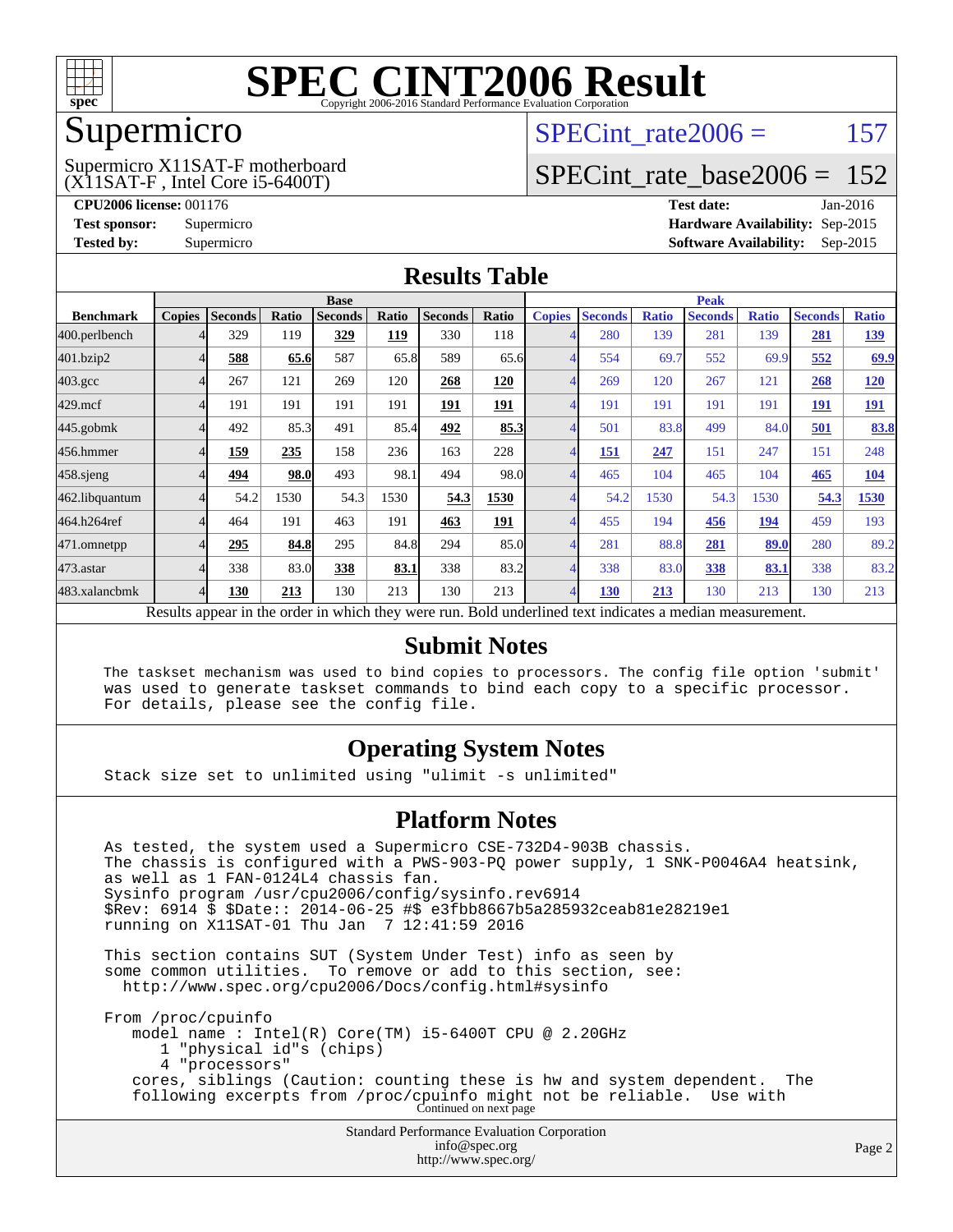

# Supermicro

SPECint rate $2006 = 157$ 

(X11SAT-F , Intel Core i5-6400T) Supermicro X11SAT-F motherboard

[SPECint\\_rate\\_base2006 =](http://www.spec.org/auto/cpu2006/Docs/result-fields.html#SPECintratebase2006) 152

**[CPU2006 license:](http://www.spec.org/auto/cpu2006/Docs/result-fields.html#CPU2006license)** 001176 **[Test date:](http://www.spec.org/auto/cpu2006/Docs/result-fields.html#Testdate)** Jan-2016 **[Test sponsor:](http://www.spec.org/auto/cpu2006/Docs/result-fields.html#Testsponsor)** Supermicro **[Hardware Availability:](http://www.spec.org/auto/cpu2006/Docs/result-fields.html#HardwareAvailability)** Sep-2015 **[Tested by:](http://www.spec.org/auto/cpu2006/Docs/result-fields.html#Testedby)** Supermicro **Supermicro [Software Availability:](http://www.spec.org/auto/cpu2006/Docs/result-fields.html#SoftwareAvailability)** Sep-2015

### **[Platform Notes \(Continued\)](http://www.spec.org/auto/cpu2006/Docs/result-fields.html#PlatformNotes)**

 caution.) cpu cores : 4 siblings : 4 physical 0: cores 0 1 2 3 cache size : 6144 KB From /proc/meminfo MemTotal: 16248396 kB HugePages\_Total: 0<br>Hugepagesize: 2048 kB Hugepagesize: From /etc/\*release\* /etc/\*version\* os-release: NAME="Red Hat Enterprise Linux Server" VERSION="7.1 (Maipo)" ID="rhel" ID\_LIKE="fedora" VERSION\_ID="7.1" PRETTY\_NAME="Red Hat Enterprise Linux Server 7.1 (Maipo)" ANSI\_COLOR="0;31" CPE\_NAME="cpe:/o:redhat:enterprise\_linux:7.1:GA:server" redhat-release: Red Hat Enterprise Linux Server release 7.1 (Maipo) system-release: Red Hat Enterprise Linux Server release 7.1 (Maipo) system-release-cpe: cpe:/o:redhat:enterprise\_linux:7.1:ga:server uname -a: Linux X11SAT-01 3.10.0-229.el7.x86\_64 #1 SMP Thu Jan 29 18:37:38 EST 2015 x86\_64 x86\_64 x86\_64 GNU/Linux run-level 3 Jan 7 01:36 SPEC is set to: /usr/cpu2006 Filesystem Type Size Used Avail Use% Mounted on /dev/sda2 xfs 183G 45G 139G 25% / Additional information from dmidecode: Warning: Use caution when you interpret this section. The 'dmidecode' program reads system data which is "intended to allow hardware to be accurately determined", but the intent may not be met, as there are frequent changes to hardware, firmware, and the "DMTF SMBIOS" standard. BIOS American Megatrends Inc. 1.0 12/18/2015 Memory: 4x Micron 8ATF51264AZ-2G1A2 4 GB 1 rank 2133 MHz (End of data from sysinfo program)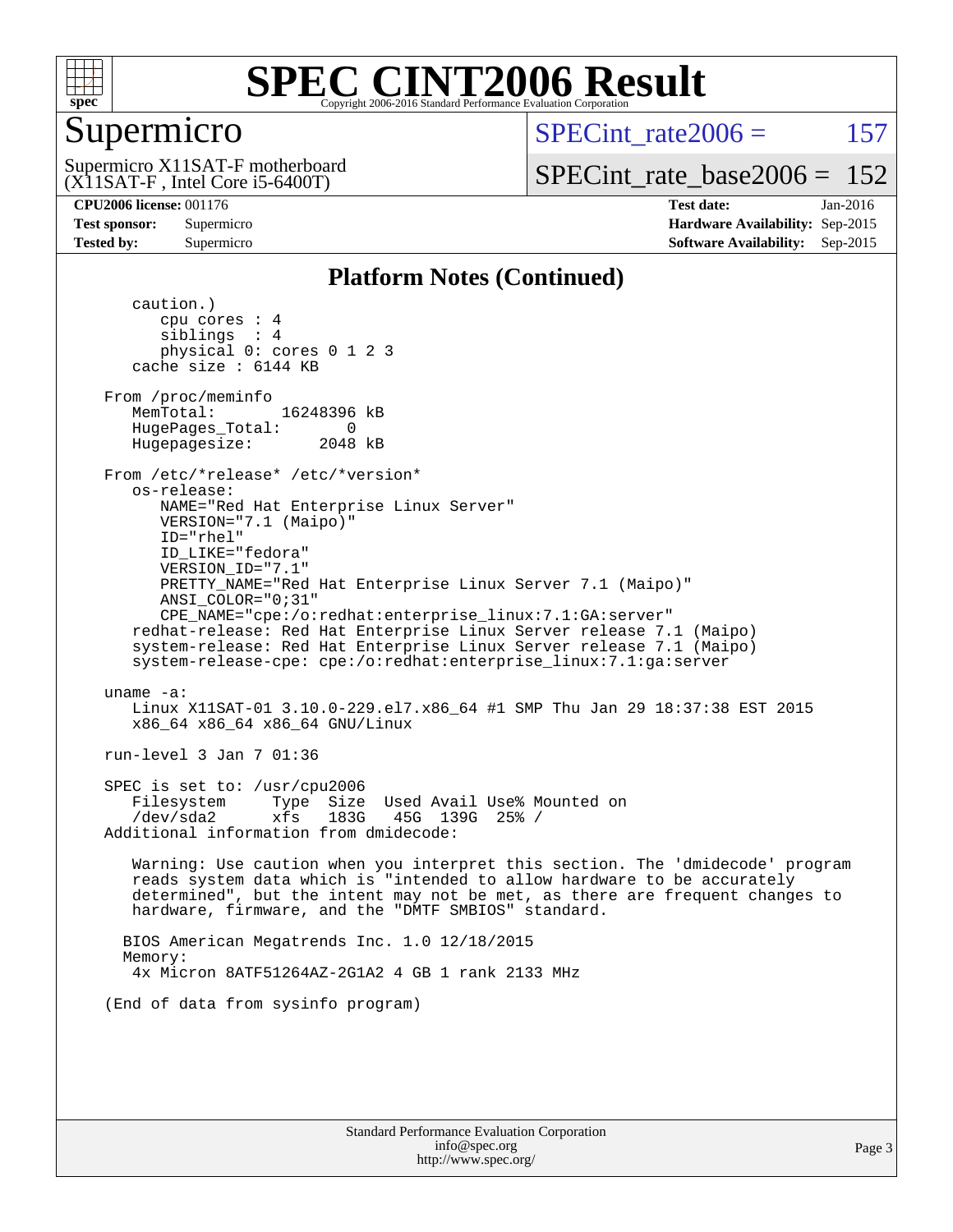

# Supermicro

SPECint rate $2006 = 157$ 

(X11SAT-F , Intel Core i5-6400T) Supermicro X11SAT-F motherboard

[SPECint\\_rate\\_base2006 =](http://www.spec.org/auto/cpu2006/Docs/result-fields.html#SPECintratebase2006) 152

**[CPU2006 license:](http://www.spec.org/auto/cpu2006/Docs/result-fields.html#CPU2006license)** 001176 **[Test date:](http://www.spec.org/auto/cpu2006/Docs/result-fields.html#Testdate)** Jan-2016 **[Test sponsor:](http://www.spec.org/auto/cpu2006/Docs/result-fields.html#Testsponsor)** Supermicro **[Hardware Availability:](http://www.spec.org/auto/cpu2006/Docs/result-fields.html#HardwareAvailability)** Sep-2015 **[Tested by:](http://www.spec.org/auto/cpu2006/Docs/result-fields.html#Testedby)** Supermicro **Supermicro [Software Availability:](http://www.spec.org/auto/cpu2006/Docs/result-fields.html#SoftwareAvailability)** Sep-2015

#### **[General Notes](http://www.spec.org/auto/cpu2006/Docs/result-fields.html#GeneralNotes)**

Environment variables set by runspec before the start of the run: LD LIBRARY PATH = "/usr/cpu2006/libs/32:/usr/cpu2006/libs/64:/usr/cpu2006/sh"

 Binaries compiled on a system with 1x Intel Core i5-4670K CPU + 32GB memory using RedHat EL 7.1 Transparent Huge Pages enabled with: echo always > /sys/kernel/mm/transparent\_hugepage/enabled

## **[Base Compiler Invocation](http://www.spec.org/auto/cpu2006/Docs/result-fields.html#BaseCompilerInvocation)**

[C benchmarks](http://www.spec.org/auto/cpu2006/Docs/result-fields.html#Cbenchmarks):

[icc -m32 -L/opt/intel/compilers\\_and\\_libraries\\_2016/linux/compiler/lib/ia32\\_lin](http://www.spec.org/cpu2006/results/res2016q1/cpu2006-20160107-38615.flags.html#user_CCbase_intel_icc_e10256ba5924b668798078a321b0cb3f)

#### [C++ benchmarks:](http://www.spec.org/auto/cpu2006/Docs/result-fields.html#CXXbenchmarks)

[icpc -m32 -L/opt/intel/compilers\\_and\\_libraries\\_2016/linux/compiler/lib/ia32\\_lin](http://www.spec.org/cpu2006/results/res2016q1/cpu2006-20160107-38615.flags.html#user_CXXbase_intel_icpc_b4f50a394bdb4597aa5879c16bc3f5c5)

# **[Base Portability Flags](http://www.spec.org/auto/cpu2006/Docs/result-fields.html#BasePortabilityFlags)**

 400.perlbench: [-D\\_FILE\\_OFFSET\\_BITS=64](http://www.spec.org/cpu2006/results/res2016q1/cpu2006-20160107-38615.flags.html#user_basePORTABILITY400_perlbench_file_offset_bits_64_438cf9856305ebd76870a2c6dc2689ab) [-DSPEC\\_CPU\\_LINUX\\_IA32](http://www.spec.org/cpu2006/results/res2016q1/cpu2006-20160107-38615.flags.html#b400.perlbench_baseCPORTABILITY_DSPEC_CPU_LINUX_IA32)  $401.bzip2: -D$ FILE\_OFFSET\_BITS=64 403.gcc: [-D\\_FILE\\_OFFSET\\_BITS=64](http://www.spec.org/cpu2006/results/res2016q1/cpu2006-20160107-38615.flags.html#user_basePORTABILITY403_gcc_file_offset_bits_64_438cf9856305ebd76870a2c6dc2689ab) 429.mcf: [-D\\_FILE\\_OFFSET\\_BITS=64](http://www.spec.org/cpu2006/results/res2016q1/cpu2006-20160107-38615.flags.html#user_basePORTABILITY429_mcf_file_offset_bits_64_438cf9856305ebd76870a2c6dc2689ab) 445.gobmk: [-D\\_FILE\\_OFFSET\\_BITS=64](http://www.spec.org/cpu2006/results/res2016q1/cpu2006-20160107-38615.flags.html#user_basePORTABILITY445_gobmk_file_offset_bits_64_438cf9856305ebd76870a2c6dc2689ab) 456.hmmer: [-D\\_FILE\\_OFFSET\\_BITS=64](http://www.spec.org/cpu2006/results/res2016q1/cpu2006-20160107-38615.flags.html#user_basePORTABILITY456_hmmer_file_offset_bits_64_438cf9856305ebd76870a2c6dc2689ab) 458.sjeng: [-D\\_FILE\\_OFFSET\\_BITS=64](http://www.spec.org/cpu2006/results/res2016q1/cpu2006-20160107-38615.flags.html#user_basePORTABILITY458_sjeng_file_offset_bits_64_438cf9856305ebd76870a2c6dc2689ab) 462.libquantum: [-D\\_FILE\\_OFFSET\\_BITS=64](http://www.spec.org/cpu2006/results/res2016q1/cpu2006-20160107-38615.flags.html#user_basePORTABILITY462_libquantum_file_offset_bits_64_438cf9856305ebd76870a2c6dc2689ab) [-DSPEC\\_CPU\\_LINUX](http://www.spec.org/cpu2006/results/res2016q1/cpu2006-20160107-38615.flags.html#b462.libquantum_baseCPORTABILITY_DSPEC_CPU_LINUX) 464.h264ref: [-D\\_FILE\\_OFFSET\\_BITS=64](http://www.spec.org/cpu2006/results/res2016q1/cpu2006-20160107-38615.flags.html#user_basePORTABILITY464_h264ref_file_offset_bits_64_438cf9856305ebd76870a2c6dc2689ab) 471.omnetpp: [-D\\_FILE\\_OFFSET\\_BITS=64](http://www.spec.org/cpu2006/results/res2016q1/cpu2006-20160107-38615.flags.html#user_basePORTABILITY471_omnetpp_file_offset_bits_64_438cf9856305ebd76870a2c6dc2689ab) 473.astar: [-D\\_FILE\\_OFFSET\\_BITS=64](http://www.spec.org/cpu2006/results/res2016q1/cpu2006-20160107-38615.flags.html#user_basePORTABILITY473_astar_file_offset_bits_64_438cf9856305ebd76870a2c6dc2689ab) 483.xalancbmk: [-D\\_FILE\\_OFFSET\\_BITS=64](http://www.spec.org/cpu2006/results/res2016q1/cpu2006-20160107-38615.flags.html#user_basePORTABILITY483_xalancbmk_file_offset_bits_64_438cf9856305ebd76870a2c6dc2689ab) [-DSPEC\\_CPU\\_LINUX](http://www.spec.org/cpu2006/results/res2016q1/cpu2006-20160107-38615.flags.html#b483.xalancbmk_baseCXXPORTABILITY_DSPEC_CPU_LINUX)

### **[Base Optimization Flags](http://www.spec.org/auto/cpu2006/Docs/result-fields.html#BaseOptimizationFlags)**

[C benchmarks](http://www.spec.org/auto/cpu2006/Docs/result-fields.html#Cbenchmarks):

[-xCORE-AVX2](http://www.spec.org/cpu2006/results/res2016q1/cpu2006-20160107-38615.flags.html#user_CCbase_f-xAVX2_5f5fc0cbe2c9f62c816d3e45806c70d7) [-ipo](http://www.spec.org/cpu2006/results/res2016q1/cpu2006-20160107-38615.flags.html#user_CCbase_f-ipo) [-O3](http://www.spec.org/cpu2006/results/res2016q1/cpu2006-20160107-38615.flags.html#user_CCbase_f-O3) [-no-prec-div](http://www.spec.org/cpu2006/results/res2016q1/cpu2006-20160107-38615.flags.html#user_CCbase_f-no-prec-div) [-opt-prefetch](http://www.spec.org/cpu2006/results/res2016q1/cpu2006-20160107-38615.flags.html#user_CCbase_f-opt-prefetch)

[C++ benchmarks:](http://www.spec.org/auto/cpu2006/Docs/result-fields.html#CXXbenchmarks)

[-xCORE-AVX2](http://www.spec.org/cpu2006/results/res2016q1/cpu2006-20160107-38615.flags.html#user_CXXbase_f-xAVX2_5f5fc0cbe2c9f62c816d3e45806c70d7) [-ipo](http://www.spec.org/cpu2006/results/res2016q1/cpu2006-20160107-38615.flags.html#user_CXXbase_f-ipo) [-O3](http://www.spec.org/cpu2006/results/res2016q1/cpu2006-20160107-38615.flags.html#user_CXXbase_f-O3) [-no-prec-div](http://www.spec.org/cpu2006/results/res2016q1/cpu2006-20160107-38615.flags.html#user_CXXbase_f-no-prec-div) [-opt-prefetch](http://www.spec.org/cpu2006/results/res2016q1/cpu2006-20160107-38615.flags.html#user_CXXbase_f-opt-prefetch) [-Wl,-z,muldefs](http://www.spec.org/cpu2006/results/res2016q1/cpu2006-20160107-38615.flags.html#user_CXXbase_link_force_multiple1_74079c344b956b9658436fd1b6dd3a8a) [-L/sh -lsmartheap](http://www.spec.org/cpu2006/results/res2016q1/cpu2006-20160107-38615.flags.html#user_CXXbase_SmartHeap_32f6c82aa1ed9c52345d30cf6e4a0499)

### **[Base Other Flags](http://www.spec.org/auto/cpu2006/Docs/result-fields.html#BaseOtherFlags)**

[C benchmarks](http://www.spec.org/auto/cpu2006/Docs/result-fields.html#Cbenchmarks):

Continued on next page

Standard Performance Evaluation Corporation [info@spec.org](mailto:info@spec.org) <http://www.spec.org/>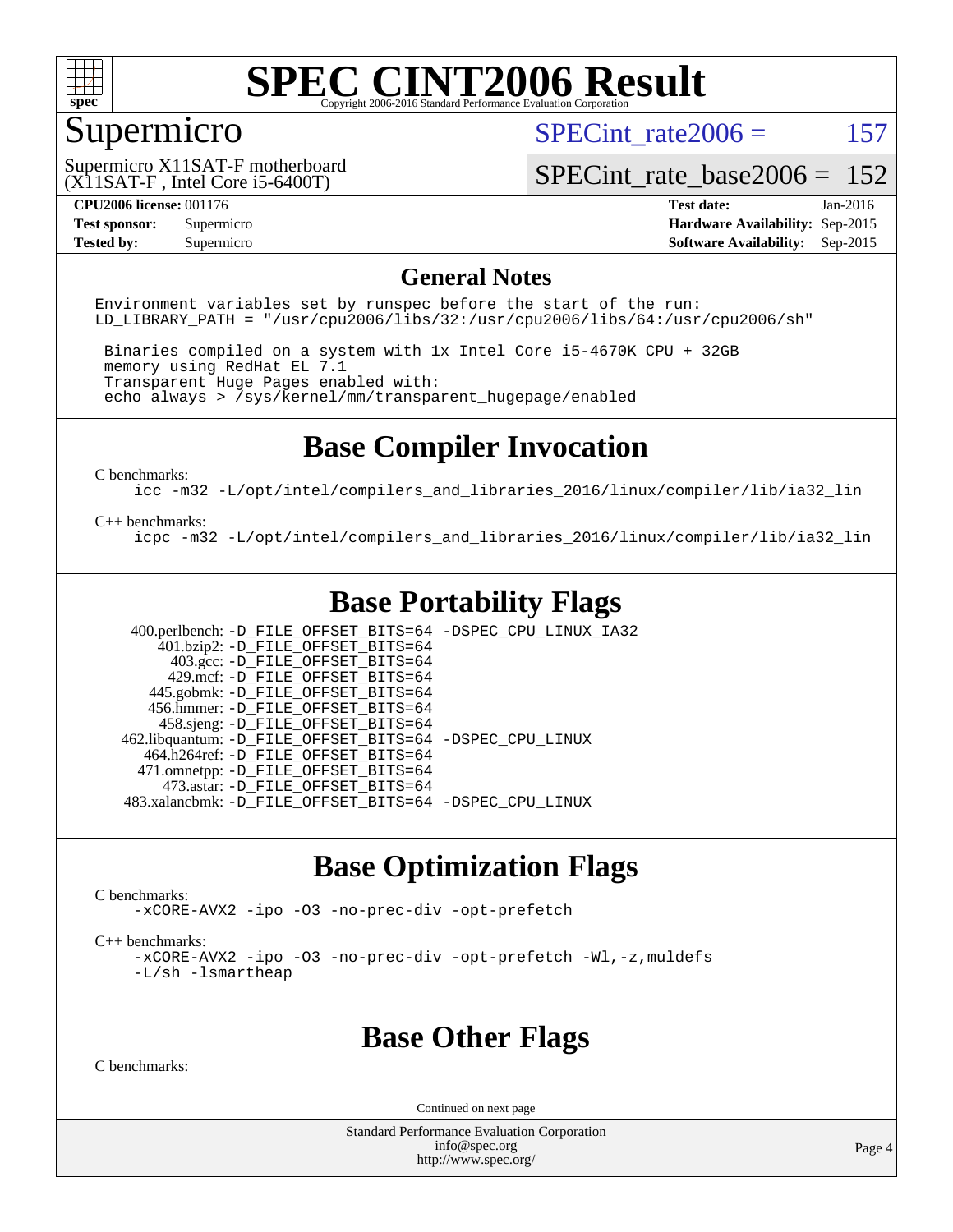

## Supermicro

SPECint rate $2006 = 157$ 

(X11SAT-F , Intel Core i5-6400T) Supermicro X11SAT-F motherboard

[SPECint\\_rate\\_base2006 =](http://www.spec.org/auto/cpu2006/Docs/result-fields.html#SPECintratebase2006) 152

**[CPU2006 license:](http://www.spec.org/auto/cpu2006/Docs/result-fields.html#CPU2006license)** 001176 **[Test date:](http://www.spec.org/auto/cpu2006/Docs/result-fields.html#Testdate)** Jan-2016 **[Test sponsor:](http://www.spec.org/auto/cpu2006/Docs/result-fields.html#Testsponsor)** Supermicro **[Hardware Availability:](http://www.spec.org/auto/cpu2006/Docs/result-fields.html#HardwareAvailability)** Sep-2015 **[Tested by:](http://www.spec.org/auto/cpu2006/Docs/result-fields.html#Testedby)** Supermicro **Supermicro [Software Availability:](http://www.spec.org/auto/cpu2006/Docs/result-fields.html#SoftwareAvailability)** Sep-2015

# **[Base Other Flags \(Continued\)](http://www.spec.org/auto/cpu2006/Docs/result-fields.html#BaseOtherFlags)**

403.gcc: [-Dalloca=\\_alloca](http://www.spec.org/cpu2006/results/res2016q1/cpu2006-20160107-38615.flags.html#b403.gcc_baseEXTRA_CFLAGS_Dalloca_be3056838c12de2578596ca5467af7f3)

# **[Peak Compiler Invocation](http://www.spec.org/auto/cpu2006/Docs/result-fields.html#PeakCompilerInvocation)**

[C benchmarks \(except as noted below\)](http://www.spec.org/auto/cpu2006/Docs/result-fields.html#Cbenchmarksexceptasnotedbelow):

[icc -m32 -L/opt/intel/compilers\\_and\\_libraries\\_2016/linux/compiler/lib/ia32\\_lin](http://www.spec.org/cpu2006/results/res2016q1/cpu2006-20160107-38615.flags.html#user_CCpeak_intel_icc_e10256ba5924b668798078a321b0cb3f)

400.perlbench: [icc -m64](http://www.spec.org/cpu2006/results/res2016q1/cpu2006-20160107-38615.flags.html#user_peakCCLD400_perlbench_intel_icc_64bit_bda6cc9af1fdbb0edc3795bac97ada53)

401.bzip2: [icc -m64](http://www.spec.org/cpu2006/results/res2016q1/cpu2006-20160107-38615.flags.html#user_peakCCLD401_bzip2_intel_icc_64bit_bda6cc9af1fdbb0edc3795bac97ada53)

456.hmmer: [icc -m64](http://www.spec.org/cpu2006/results/res2016q1/cpu2006-20160107-38615.flags.html#user_peakCCLD456_hmmer_intel_icc_64bit_bda6cc9af1fdbb0edc3795bac97ada53)

458.sjeng: [icc -m64](http://www.spec.org/cpu2006/results/res2016q1/cpu2006-20160107-38615.flags.html#user_peakCCLD458_sjeng_intel_icc_64bit_bda6cc9af1fdbb0edc3795bac97ada53)

#### [C++ benchmarks:](http://www.spec.org/auto/cpu2006/Docs/result-fields.html#CXXbenchmarks)

[icpc -m32 -L/opt/intel/compilers\\_and\\_libraries\\_2016/linux/compiler/lib/ia32\\_lin](http://www.spec.org/cpu2006/results/res2016q1/cpu2006-20160107-38615.flags.html#user_CXXpeak_intel_icpc_b4f50a394bdb4597aa5879c16bc3f5c5)

### **[Peak Portability Flags](http://www.spec.org/auto/cpu2006/Docs/result-fields.html#PeakPortabilityFlags)**

 400.perlbench: [-D\\_FILE\\_OFFSET\\_BITS=64](http://www.spec.org/cpu2006/results/res2016q1/cpu2006-20160107-38615.flags.html#user_peakPORTABILITY400_perlbench_file_offset_bits_64_438cf9856305ebd76870a2c6dc2689ab) [-DSPEC\\_CPU\\_LP64](http://www.spec.org/cpu2006/results/res2016q1/cpu2006-20160107-38615.flags.html#b400.perlbench_peakCPORTABILITY_DSPEC_CPU_LP64) [-DSPEC\\_CPU\\_LINUX\\_X64](http://www.spec.org/cpu2006/results/res2016q1/cpu2006-20160107-38615.flags.html#b400.perlbench_peakCPORTABILITY_DSPEC_CPU_LINUX_X64) 401.bzip2: [-D\\_FILE\\_OFFSET\\_BITS=64](http://www.spec.org/cpu2006/results/res2016q1/cpu2006-20160107-38615.flags.html#user_peakPORTABILITY401_bzip2_file_offset_bits_64_438cf9856305ebd76870a2c6dc2689ab) [-DSPEC\\_CPU\\_LP64](http://www.spec.org/cpu2006/results/res2016q1/cpu2006-20160107-38615.flags.html#suite_peakCPORTABILITY401_bzip2_DSPEC_CPU_LP64) 403.gcc: [-D\\_FILE\\_OFFSET\\_BITS=64](http://www.spec.org/cpu2006/results/res2016q1/cpu2006-20160107-38615.flags.html#user_peakPORTABILITY403_gcc_file_offset_bits_64_438cf9856305ebd76870a2c6dc2689ab) 429.mcf: [-D\\_FILE\\_OFFSET\\_BITS=64](http://www.spec.org/cpu2006/results/res2016q1/cpu2006-20160107-38615.flags.html#user_peakPORTABILITY429_mcf_file_offset_bits_64_438cf9856305ebd76870a2c6dc2689ab) 445.gobmk: [-D\\_FILE\\_OFFSET\\_BITS=64](http://www.spec.org/cpu2006/results/res2016q1/cpu2006-20160107-38615.flags.html#user_peakPORTABILITY445_gobmk_file_offset_bits_64_438cf9856305ebd76870a2c6dc2689ab) 456.hmmer: [-D\\_FILE\\_OFFSET\\_BITS=64](http://www.spec.org/cpu2006/results/res2016q1/cpu2006-20160107-38615.flags.html#user_peakPORTABILITY456_hmmer_file_offset_bits_64_438cf9856305ebd76870a2c6dc2689ab) [-DSPEC\\_CPU\\_LP64](http://www.spec.org/cpu2006/results/res2016q1/cpu2006-20160107-38615.flags.html#suite_peakCPORTABILITY456_hmmer_DSPEC_CPU_LP64) 458.sjeng: [-D\\_FILE\\_OFFSET\\_BITS=64](http://www.spec.org/cpu2006/results/res2016q1/cpu2006-20160107-38615.flags.html#user_peakPORTABILITY458_sjeng_file_offset_bits_64_438cf9856305ebd76870a2c6dc2689ab) [-DSPEC\\_CPU\\_LP64](http://www.spec.org/cpu2006/results/res2016q1/cpu2006-20160107-38615.flags.html#suite_peakCPORTABILITY458_sjeng_DSPEC_CPU_LP64) 462.libquantum: [-D\\_FILE\\_OFFSET\\_BITS=64](http://www.spec.org/cpu2006/results/res2016q1/cpu2006-20160107-38615.flags.html#user_peakPORTABILITY462_libquantum_file_offset_bits_64_438cf9856305ebd76870a2c6dc2689ab) [-DSPEC\\_CPU\\_LINUX](http://www.spec.org/cpu2006/results/res2016q1/cpu2006-20160107-38615.flags.html#b462.libquantum_peakCPORTABILITY_DSPEC_CPU_LINUX) 464.h264ref: [-D\\_FILE\\_OFFSET\\_BITS=64](http://www.spec.org/cpu2006/results/res2016q1/cpu2006-20160107-38615.flags.html#user_peakPORTABILITY464_h264ref_file_offset_bits_64_438cf9856305ebd76870a2c6dc2689ab) 471.omnetpp: [-D\\_FILE\\_OFFSET\\_BITS=64](http://www.spec.org/cpu2006/results/res2016q1/cpu2006-20160107-38615.flags.html#user_peakPORTABILITY471_omnetpp_file_offset_bits_64_438cf9856305ebd76870a2c6dc2689ab) 473.astar: [-D\\_FILE\\_OFFSET\\_BITS=64](http://www.spec.org/cpu2006/results/res2016q1/cpu2006-20160107-38615.flags.html#user_peakPORTABILITY473_astar_file_offset_bits_64_438cf9856305ebd76870a2c6dc2689ab) 483.xalancbmk: [-D\\_FILE\\_OFFSET\\_BITS=64](http://www.spec.org/cpu2006/results/res2016q1/cpu2006-20160107-38615.flags.html#user_peakPORTABILITY483_xalancbmk_file_offset_bits_64_438cf9856305ebd76870a2c6dc2689ab) [-DSPEC\\_CPU\\_LINUX](http://www.spec.org/cpu2006/results/res2016q1/cpu2006-20160107-38615.flags.html#b483.xalancbmk_peakCXXPORTABILITY_DSPEC_CPU_LINUX)

### **[Peak Optimization Flags](http://www.spec.org/auto/cpu2006/Docs/result-fields.html#PeakOptimizationFlags)**

[C benchmarks](http://www.spec.org/auto/cpu2006/Docs/result-fields.html#Cbenchmarks):

 400.perlbench: [-xCORE-AVX2](http://www.spec.org/cpu2006/results/res2016q1/cpu2006-20160107-38615.flags.html#user_peakPASS2_CFLAGSPASS2_LDCFLAGS400_perlbench_f-xAVX2_5f5fc0cbe2c9f62c816d3e45806c70d7)(pass 2) [-prof-gen:threadsafe](http://www.spec.org/cpu2006/results/res2016q1/cpu2006-20160107-38615.flags.html#user_peakPASS1_CFLAGSPASS1_LDCFLAGS400_perlbench_prof_gen_21a26eb79f378b550acd7bec9fe4467a)(pass 1)  $-i\text{po}(pass 2) -\tilde{O}3(pass 2)$  [-no-prec-div](http://www.spec.org/cpu2006/results/res2016q1/cpu2006-20160107-38615.flags.html#user_peakPASS2_CFLAGSPASS2_LDCFLAGS400_perlbench_f-no-prec-div)(pass 2) [-par-num-threads=1](http://www.spec.org/cpu2006/results/res2016q1/cpu2006-20160107-38615.flags.html#user_peakPASS1_CFLAGSPASS1_LDCFLAGS400_perlbench_par_num_threads_786a6ff141b4e9e90432e998842df6c2)(pass 1) [-prof-use](http://www.spec.org/cpu2006/results/res2016q1/cpu2006-20160107-38615.flags.html#user_peakPASS2_CFLAGSPASS2_LDCFLAGS400_perlbench_prof_use_bccf7792157ff70d64e32fe3e1250b55)(pass 2) [-auto-ilp32](http://www.spec.org/cpu2006/results/res2016q1/cpu2006-20160107-38615.flags.html#user_peakCOPTIMIZE400_perlbench_f-auto-ilp32)

 401.bzip2: [-xCORE-AVX2](http://www.spec.org/cpu2006/results/res2016q1/cpu2006-20160107-38615.flags.html#user_peakPASS2_CFLAGSPASS2_LDCFLAGS401_bzip2_f-xAVX2_5f5fc0cbe2c9f62c816d3e45806c70d7)(pass 2) [-prof-gen:threadsafe](http://www.spec.org/cpu2006/results/res2016q1/cpu2006-20160107-38615.flags.html#user_peakPASS1_CFLAGSPASS1_LDCFLAGS401_bzip2_prof_gen_21a26eb79f378b550acd7bec9fe4467a)(pass 1)  $-i\text{po}(pass 2) -\overline{O}3(pass 2)$  [-no-prec-div](http://www.spec.org/cpu2006/results/res2016q1/cpu2006-20160107-38615.flags.html#user_peakPASS2_CFLAGSPASS2_LDCFLAGS401_bzip2_f-no-prec-div)(pass 2) [-par-num-threads=1](http://www.spec.org/cpu2006/results/res2016q1/cpu2006-20160107-38615.flags.html#user_peakPASS1_CFLAGSPASS1_LDCFLAGS401_bzip2_par_num_threads_786a6ff141b4e9e90432e998842df6c2)(pass 1) [-prof-use](http://www.spec.org/cpu2006/results/res2016q1/cpu2006-20160107-38615.flags.html#user_peakPASS2_CFLAGSPASS2_LDCFLAGS401_bzip2_prof_use_bccf7792157ff70d64e32fe3e1250b55)(pass 2) [-opt-prefetch](http://www.spec.org/cpu2006/results/res2016q1/cpu2006-20160107-38615.flags.html#user_peakCOPTIMIZE401_bzip2_f-opt-prefetch) [-auto-ilp32](http://www.spec.org/cpu2006/results/res2016q1/cpu2006-20160107-38615.flags.html#user_peakCOPTIMIZE401_bzip2_f-auto-ilp32) [-ansi-alias](http://www.spec.org/cpu2006/results/res2016q1/cpu2006-20160107-38615.flags.html#user_peakCOPTIMIZE401_bzip2_f-ansi-alias)

Continued on next page

Standard Performance Evaluation Corporation [info@spec.org](mailto:info@spec.org) <http://www.spec.org/>

Page 5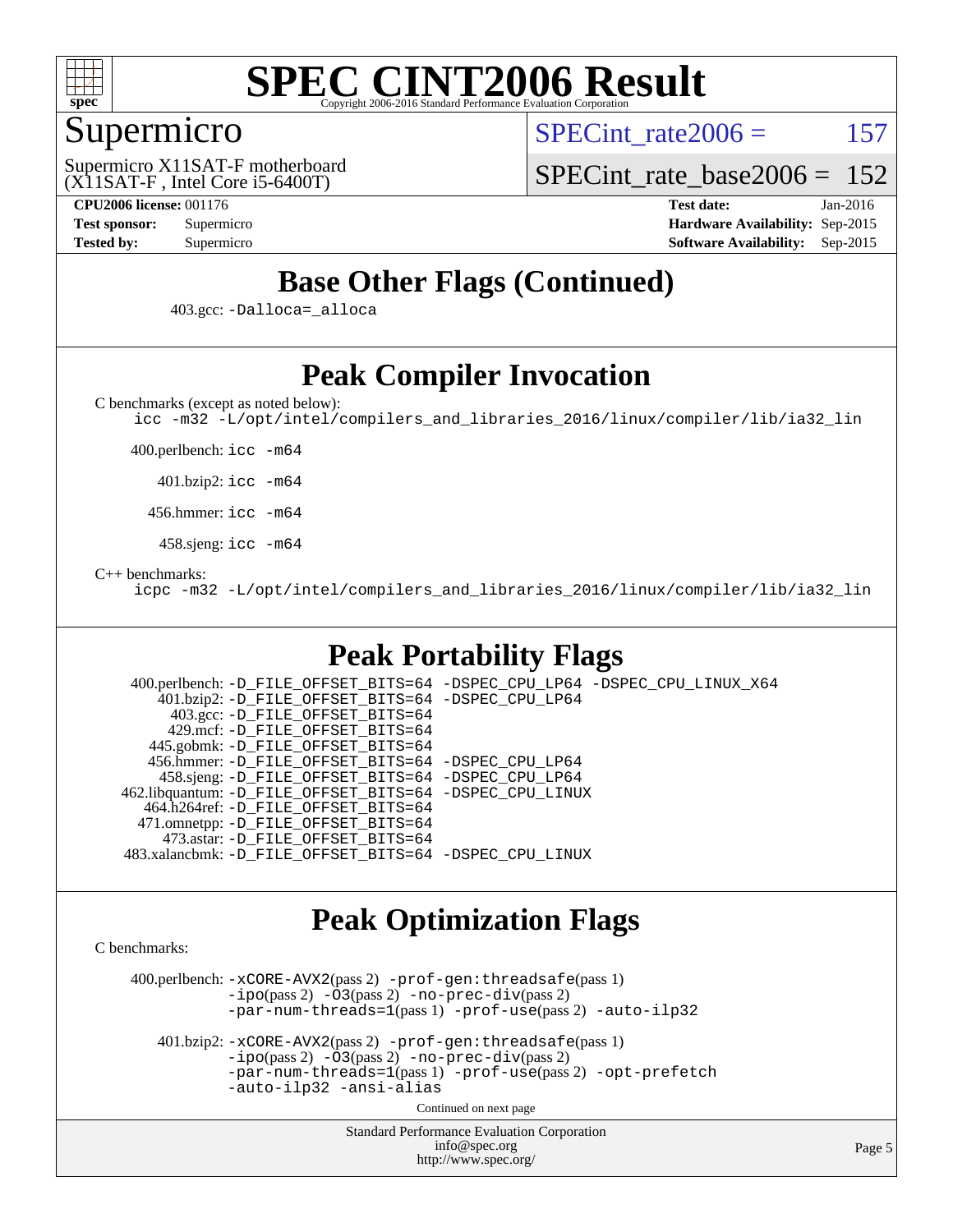

## Supermicro

SPECint rate $2006 = 157$ 

(X11SAT-F , Intel Core i5-6400T) Supermicro X11SAT-F motherboard

SPECint rate base  $2006 = 152$ 

**[CPU2006 license:](http://www.spec.org/auto/cpu2006/Docs/result-fields.html#CPU2006license)** 001176 **[Test date:](http://www.spec.org/auto/cpu2006/Docs/result-fields.html#Testdate)** Jan-2016 **[Test sponsor:](http://www.spec.org/auto/cpu2006/Docs/result-fields.html#Testsponsor)** Supermicro **[Hardware Availability:](http://www.spec.org/auto/cpu2006/Docs/result-fields.html#HardwareAvailability)** Sep-2015 **[Tested by:](http://www.spec.org/auto/cpu2006/Docs/result-fields.html#Testedby)** Supermicro **[Software Availability:](http://www.spec.org/auto/cpu2006/Docs/result-fields.html#SoftwareAvailability)** Sep-2015

# **[Peak Optimization Flags \(Continued\)](http://www.spec.org/auto/cpu2006/Docs/result-fields.html#PeakOptimizationFlags)**

```
 403.gcc: -xCORE-AVX2 -ipo -O3 -no-prec-div
         429.mcf: basepeak = yes
       445.gobmk: -xCORE-AVX2(pass 2) -prof-gen:threadsafe(pass 1)
                -prof-use(pass 2) -par-num-threads=1(pass 1) -ansi-alias
       456.hmmer: -xCORE-AVX2 -ipo -O3 -no-prec-div -unroll2 -auto-ilp32
         458.sjeng: -xCORE-AVX2(pass 2) -prof-gen:threadsafe(pass 1)
                -i\text{po}(pass 2) -\overline{O}3(pass 2)-no-prec-div(pass 2)
                -par-num-threads=1(pass 1) -prof-use(pass 2) -unroll4
                -auto-ilp32
   462.libquantum: basepeak = yes
      464.h264ref: -xCORE-AVX2(pass 2) -prof-gen:threadsafe(pass 1)
                -ipo(pass 2) -O3(pass 2) -no-prec-div(pass 2)
                -par-num-threads=1(pass 1) -prof-use(pass 2) -unroll2
                -ansi-alias
C++ benchmarks: 
      471.omnetpp: -xCORE-AVX2(pass 2) -prof-gen:threadsafe(pass 1)
                -ipo(pass 2) -O3(pass 2) -no-prec-div(pass 2)
                -par-num-threads=1(pass 1) -prof-use(pass 2) -ansi-alias
                -opt-ra-region-strategy=block -Wl,-z,muldefs
                -L/sh -lsmartheap
         473.astar: basepeak = yes
   483.xalanchmk: basepeak = yesPeak Other Flags
```
[C benchmarks](http://www.spec.org/auto/cpu2006/Docs/result-fields.html#Cbenchmarks):

403.gcc: [-Dalloca=\\_alloca](http://www.spec.org/cpu2006/results/res2016q1/cpu2006-20160107-38615.flags.html#b403.gcc_peakEXTRA_CFLAGS_Dalloca_be3056838c12de2578596ca5467af7f3)

The flags files that were used to format this result can be browsed at <http://www.spec.org/cpu2006/flags/Intel-ic16.0-official-linux64.html> <http://www.spec.org/cpu2006/flags/Supermicro-Platform-Settings-V1.2-revH.html>

You can also download the XML flags sources by saving the following links:

<http://www.spec.org/cpu2006/flags/Intel-ic16.0-official-linux64.xml>

<http://www.spec.org/cpu2006/flags/Supermicro-Platform-Settings-V1.2-revH.xml>

Standard Performance Evaluation Corporation [info@spec.org](mailto:info@spec.org) <http://www.spec.org/>

Page 6